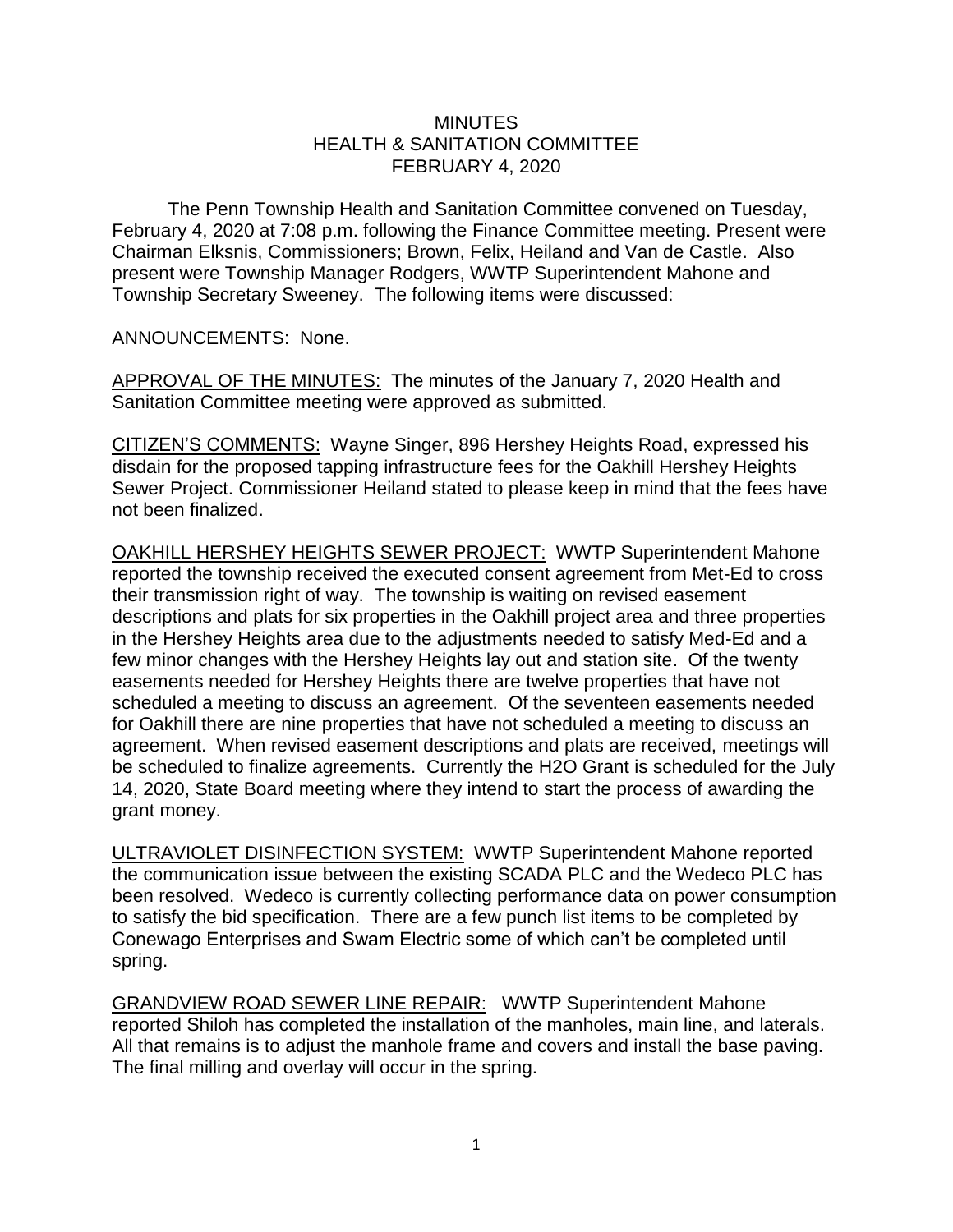LOCAL PRETREATMENT DISCHARGE LIMITS: WWTP Superintendent Mahone presented local discharge limits for Penn Township dischargers to the Hanover Treatment Plant for consideration of adoption. The township received a letter from Hanover Borough requesting the township to adopt a new resolution reflecting the new borough limits recently adopted and approved by the Borough and EPA. WWTP Superintendent Mahone explained any municipality that contributes to their waste water treatment plant has to adopt those limits so the borough has the authority to come into and enforce those limits. Commissioner Heiland asked where the numbers come from. WWTP Superintendent Mahone explained that they are done through testing, and often change and this is why this must be done about every five years. The Committee recommended adopting the resolution.

NEWSLETTER: WWTP Superintendent Mahone reported the Newsletter is schedule to be delivered on April  $6<sup>th</sup>$ , and will need articles to include for the proof by March  $6<sup>th</sup>$ . Commissioner Heiland requested to include the information regarding millings availability for alley maintenance.

SHREDDING EVENT: WWTP Superintendent Mahone reported the next shredding event is scheduled for Saturday, April 25, 2020, from 8 a.m. to 1 p.m.

OTHER MATTERS: Commissioner Van de Castle questioned when there is bad weather, and Grandview gets plowed, who would replace anything that would get pulled out, and WWTP Superintendent Mahone stated that Shiloh would replace.

CITIZEN'S QUESTIONS TO THE COMMITTEE: Judy Sieg, 853 Hershey Heights Road, stated she has not met with Manager Rodgers to discuss easement as of yet, and asked if she should wait until final plans have been made. WWTP Mahone stated that she could call Manger Rodgers and set a meeting date as soon as possible. Cindy Staley, 865 Hershey Heights Road, stated she will call soon to set an appointment as well.

Wayne Singer, asked the Committee if there is a breaking ground start date. Manager Rodgers replied that there are several steps that need to be met yet. All the right of ways need to be acquired, two land development plans need to be submitted and approved for the two pump stations, and when the plans are finalized, the project needs a Penn Dot Highway Occupancy Permit. The anticipation is a late fall bid, with an early spring construction.

Commissioner Heiland asked for an update on the light at Broadway and Hershey Heights Road. Manager Rodgers stated that the invoice for the light is being paid this week, and once Met Ed receives payment, the light will be in their system for construction.

WWTP Superintendent Mahone wanted to add that we have to wait for the award of the H2O Grant prior to the start of construction for the Oakhill Hershey Heights Sewer Project.